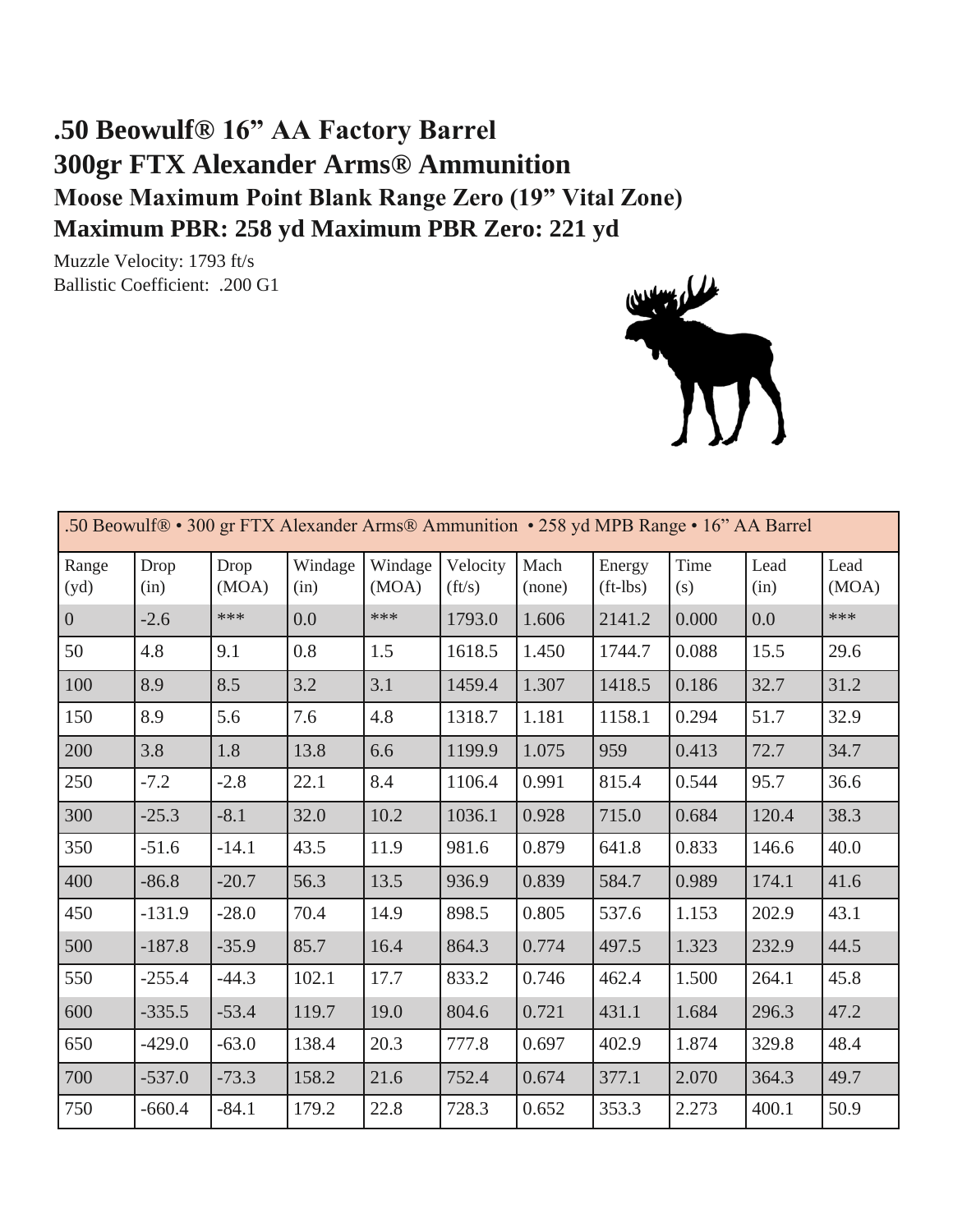| 800 | $-800.2$  | $-95.5$  | 201.5 | 24.0 | 705.4 | 0.632 | 331.4 | 2.483 | 437.0 | 52.2 |
|-----|-----------|----------|-------|------|-------|-------|-------|-------|-------|------|
| 850 | $-957.6$  | $-107.6$ | 224.9 | 25.3 | 683.5 | 0.612 | 311.1 | 2.700 | 475.2 | 53.4 |
| 900 | $-1133.8$ | $-120.3$ | 249.6 | 26.5 | 662.6 | 0.594 | 292.4 | 2.924 | 514.6 | 54.6 |

Caliber: .500 in

Bullet Weight: 300 gr

Sight Height: 2.65 in

Wind Speed: 10 mph at 90 deg Target Speed: 10 mph at 90 deg

Temperature: 59 °F Pressure: 29.92 in Hg

Vital Zone Radius: 9.5 in (moose-sized animals)

Energy at Maximum PBR: 796.8 ft-lbs

Sectional Density: .171 lb/in²